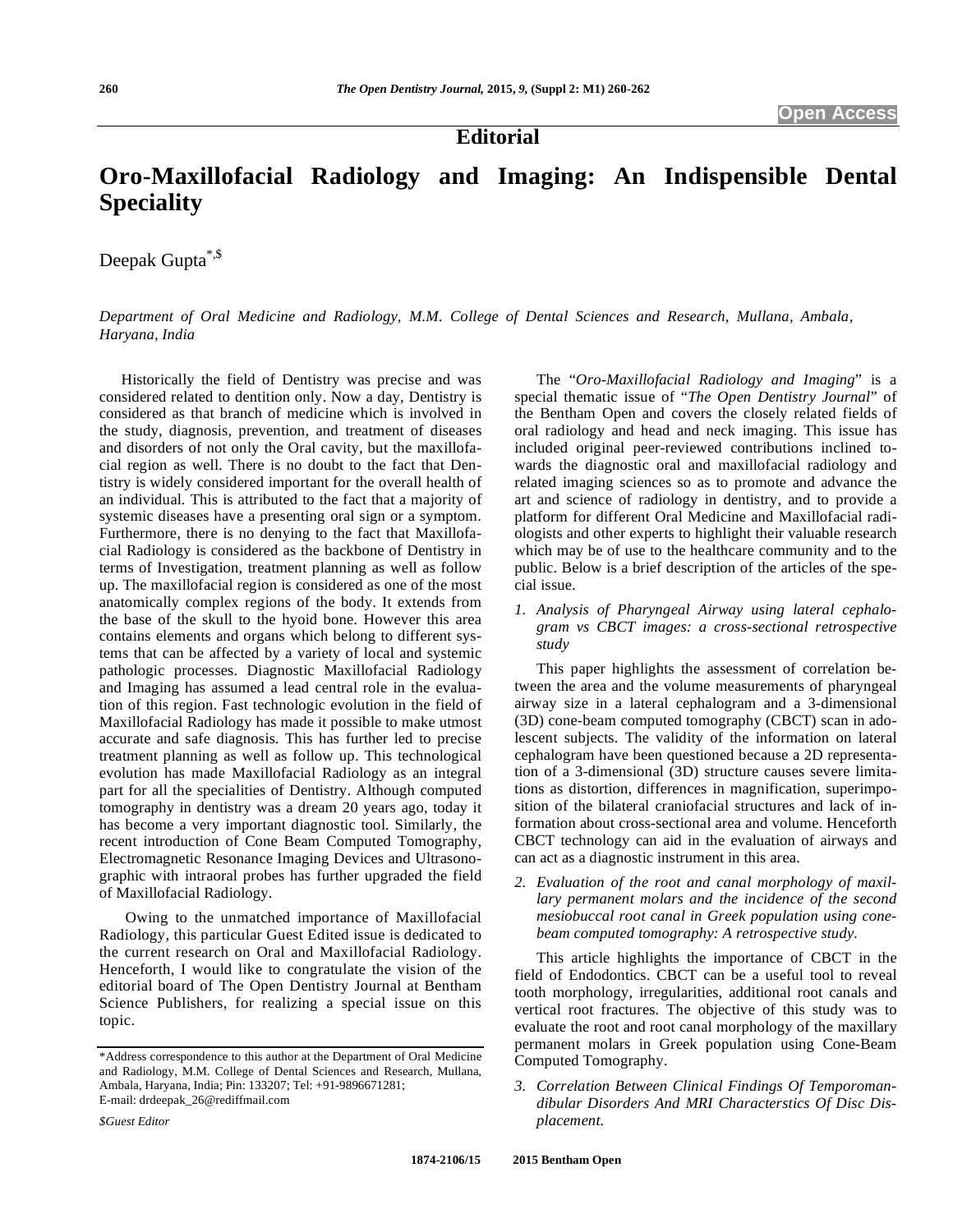This study evaluated whether MRI findings of various degrees of disk displacement could be correlated with the presence or absence of clinical signs and symptoms of temporomandibular disorders in symptomatic and asymptomatic subjects.

Disk location is of prime importance because the presence of a displaced disk is a critical sign of TMJ dysfunction. However, disk displacement is also frequently seen in asymptomatic volunteers. It is important for the Oral radiologist to detect early MR imaging signs of TMJ dysfunction, thereby avoiding the evolution of this condition to its final stage, which is an advanced and irreversible phase that is characterized by osteoarthritic changes such as condylar flattening or osteophytes.

*4. Effect of Septal Deviation, Concha Bullosa and Haller's Cell on Maxillary Sinus's Inferior Pneumatization; a retrospective study* 

This study determined the prevalence of nasal septal deviation (NSD), concha bullosa (CB), and Haller's cells (HC) and correlated inferior pneumatization of maxillary sinus (MSIP) with these anatomical variations. Maxillary sinus's inferior pneumatization is a physiological process, which increase over time and accelerates following extraction. It was revealed that NSD, CB and HC do not have a definite role on sinus's inferior pneumatization.

*5. Relationship between the Thickness of Cortical Bone at Maxillary Mid-palatal Area and Facial Height Using Cone beam Computed Tomography* 

Orthodontic mini-implants have been incorporated into orthodontic treatment modalities for anchorage. Since adequate bone at mini-implant placement site can influence the success or failure of anchorage, this present study was done to determine the thickness of cortical bone in the maxillary mid-palatal area at predetermined points for the placement of orthodontic mini-implants using Cone Beam CT technique in order to evaluate the relationship of these values with the facial height.

*6. Evaluation of a Mathematical Model for Digital Image Enhancement* 

The purpose of this study was to compare the detected number of holes on a step wedge on images resulting from the application of the 5th degree polynomialmodel compared to the images resulting from the application of linear enhancement.

*7. Assessment of the horizontal and vertical position of mental foramen in Indian population in terms of age and sex in dentate subjects by panoramic radiographs: A retrospective study with review of literature ".* 

This study introduces new criteria to access vertical position of mental foramen in panoramic radiographs in Indian population. Further, the position and symmetry of mental foramen was also determined and in horizontal as well as in vertical plane and the results were compared with those reported for other populations in literature. Further gender differences in mental foramen position were also accessed to comment on the reliability of panoramic radiographs for sex determination.

## *8. Evaluation of Radiomorphometric Indices in Panoramic Radiograph – A Screening Tool*

This is a pilot study with an aim to measure the radiomorphometric indices in a digital panoramic radiograph and to find the inter-relationship of the indices with age and sex of the patients. Mandibular cortical indices, like the mandibular cortical index (MCI), panoramic mandibular index (PMI), mental index (MI), antegonial index (AI) and gonial index (GI) have been developed to assess and quantify the quality of mandibular bone mass.

*9. Future imaging alternatives: The clinical non-invasive modalities in diagnosis of oral squamous cell carcinoma (OSCC)"* 

Oral squamous cell carcinoma (OSCC) has a remarkably high incidence worldwide, and a fairly serious prognosis. Henceforth, the dental community especially the Oral radiologists must be well aware of the clinical evaluation of the lesions too along with the imaging findings. Henceforth, In this article, the available Non-imaging methods for diagnosing OSCC have been reviewed. It is clearly evident that screening and early effective detection of cancer and precancerous lesions have the potential to reduce the morbidity and mortality of this disease. The imaging technologies are subjective procedures since all of them require interpretation and are significantly affected by the examiner experience. These make further research for advanced objective procedures are mandatory. Saliva-based oral cancer diagnosis and optical biopsy are promising objective non-invasive methods for diagnosing OSCC. They are easy to perform clinically at primary care set. They show promising pathways for the future development of more effective method for diagnosis of OSCC.

# *10. An inventory of current available ultrasound devices for dental use*

This present study is an inventory of the currently available ultrasound imaging devices in the market for dental use. This study also highlights portable ultrasound devices which could be used in general dental offices to image salivary glands, masticatory muscles and lymph nodes. The review specifies that some manufacturers provide portable and nonportable ultrasound devices. The first ones could be valuable in dental settings, as they can easily be moved around in the office. Further ultrasonography is also considered a very good imaging modality for diagnosis of oral lesions like hemangiomas, lymph nodes, metastasis of lesions to lymphnodes etc. This article will be very helpful for the upcoming Oral and Maxillofacial Radiologists as well as general dental practitioners.

#### *11. Digital DICOM in Dentistry*

Just as in Medicine, digital communication, information processing, and x-ray imaging have changed the face of dentistry. The incorporation of digital systems into medical and dental practice has necessitated development of a standard that allows reliable transmission of information between the devices taking the images, devices storing the images, and devices displaying the images. This standard is termed DI-COM. This article briefly reviews how DICOM came about, how dentistry is involved, the various elements that are part of the DICOM system, and how DICOM is currently used in